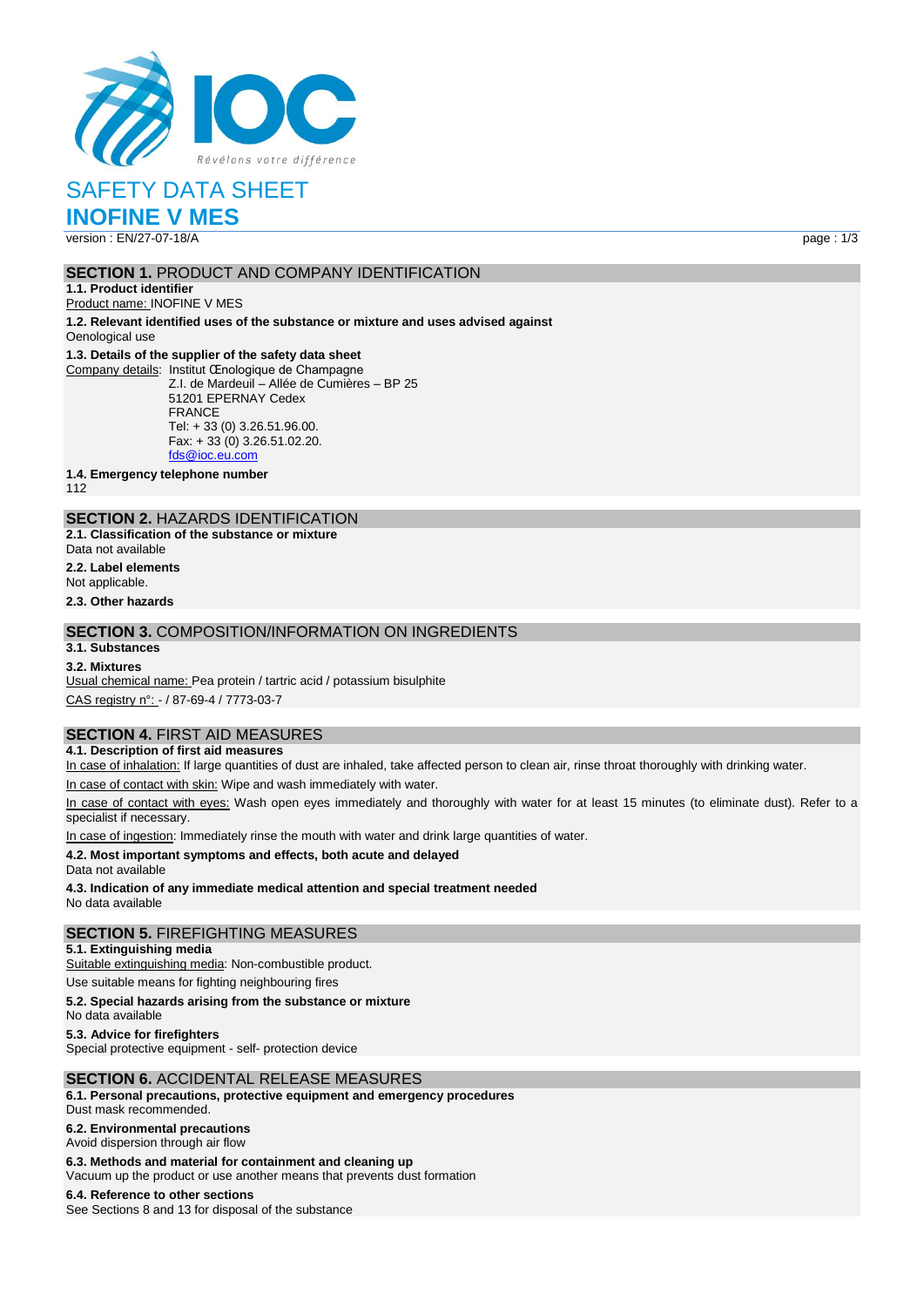

# SAFETY DATA SHEET

**INOFINE V MES** version : EN/27-07-18/A page : 2/3

#### **SECTION 7.** HANDLING AND STORAGE **7.1. Precautions for safe handling**

Technical measures: Provide cold water points and eye wash facilities close by

## Avoiding exposure by workers: Avoid dust formation and dispersion in the atmosphere

Other precautions: Do not inhale the dust.

#### **7.2. Conditions for safe storage, including any incompatibilities**

Store at room temperature in a dry environment away from humidity.

#### **7.3. Specific end use(s)** Recommended packaging material: Paper bags.

**SECTION 8.** EXPOSURE CONTROL / PERSONAL PROTECTION

#### **8.1. Control parameters**

See section 15. **8.2. Exposure controls** Respiratory protection: Dust mask if necessary. Protection of eyes: Safety glasses.

## **SECTION 9.** PHYSICAL AND CHEMICAL PROPERTIES

**9.1. Information on basic physical and chemical properties** Apperance : Liquid Odour : Odourless Odour threshold : No data available  $pH: 2,6 - 2,9$ Melting / freezing point : No data available Initial boiling point and boiling range : No data available Flash point: No data available Evaporation rate: No data available Flammability (solid, gas): No data available Upper/lower flammability or explosive limits: No data available Vapour pressure: No data available Vapour density: No data available Relative density: No data available Solubility(ies): No data available Partition coefficient: n-octanol/water: No data available Auto-ignition temperature: No data available Decomposition temperature: No data available Viscosity: No data available Explosive properties: No data available Oxidising properties: No data available

**9.2. Other information**

#### **SECTION 10.** STABILITY AND REACTIVITY

**10.1. Reactivity** None **10.2. Chemical stability Stable 10.3. Possibility of hazardous reactions** Dangerous reactions with acids, oxidizing agents, nitrites and nitrates **10.4. Conditions to avoid** Humidity **10.5. Incompatible materials** None **10.6. Hazardous decomposition products** Sulphur Dioxide

**SECTION 11.** TOXICOLOGICAL INFORMATION **11.1. Information on toxicological effects** Ways of penetration: Inhalation : Yes